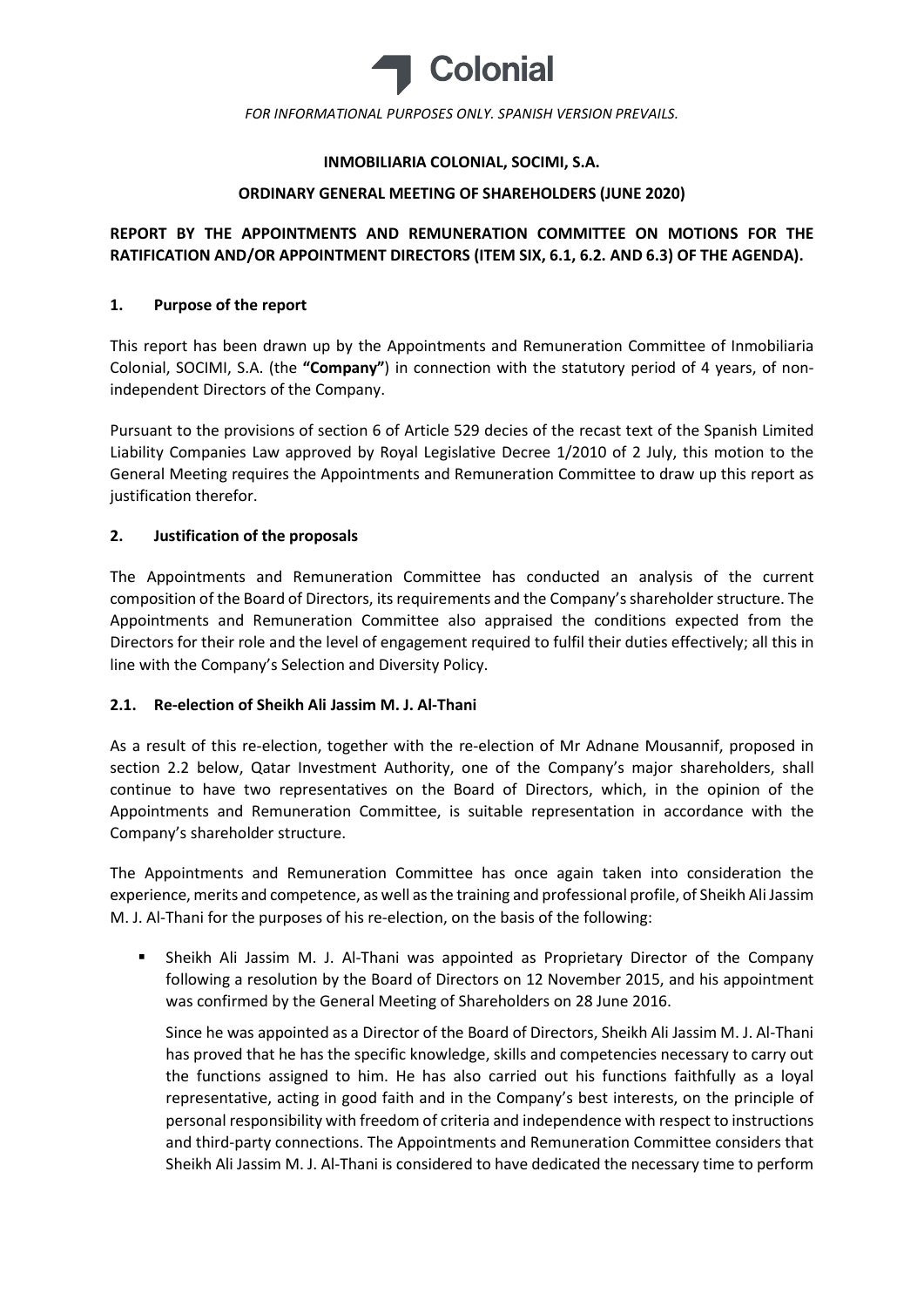

his role efficiently, and that he has sufficient time available to carry out his functions as expected.

- Sheikh Ali Jassim M. J. Al-Thani has held a number of leadership positions throughout his career, showing his competencies and merits in helping run the Company adequately and prudently.
- Academic profile and career:

A Qatar national. He has been working for more than 30 years with the Government of Qatar mainly in the fields of trade, finance and real estate. Since 2007, he has been a Senior Advisor on Strategy and Investments.

Up to 2016, Vice President and member of the Board of Directors and of the Executive Committee of The Housing Bank for Trade and Finance of Jordan (listed company and second most important bank in Jordan); member of the Board of Directors and Vice President of United Arab Shipping Company in Dubai, UAE, between 2003 and 2016; Vice President of LQB-Libyan Qatari Bank since 2007, and in 2009 he was appointed Chairman and General Manager of Qatar Navigation, a listed company based in Qatar of which he has been a member of its Board of Directors since 2003. This Holding company operates in sea transport and real estate. Since 2012, he has been a member of the Board of Directors of QADIC-Qatar Abu Dhabi Investment Company, a company specialising in real-estate investments and private equity. In November 2015, he was appointed Director of Socièté Foncière Lyonnaise (SFL).

In view of the above, the Appointments and Remuneration Committee considers that Sheikh Ali Jassim M. J. Al-Thani has the necessary knowledge, skills and specific competencies and the experience and merits expected, but also meets the requirements of good standing, suitability, reliability, availability and commitment to the tasks in his role, and therefore provides the Board of Directors with a positive report on his re-election as a Proprietary Director, for the statutory period of 4 years at the next General Meeting of Shareholders.

### 2.2. Re-election of Mr Adnane Mousannif

As a result of this re-election, and in conjunction with the re-election of Sheikh Ali Jassim M. J. Al-Thani, proposed in section 2.1 below, Qatar Investment Authority, one of the Company's major shareholders, shall continue to have two representatives on the Board of Directors, which, in the opinion of the Appointments and Remuneration Committee, is suitable representation in accordance with the Company's shareholder structure.

The Appointments and Remuneration Committee has once again taken into consideration the experience, merits and competence, as well as the training and professional profile, of Mr Adnane Mousannif for the purposes of his re-election, on the basis of the following:

 Mr Adnane Mousannif was appointed as a Proprietary Director of the Company following a resolution by the General Meeting of Shareholders on 28 June 2016.

Since he was appointed as a Director of the Board of Directors, Mr Adnane Mousannif has proved that he has the specific knowledge, skills and competencies necessary to carry out the functions assigned to him. He has also carried out his functions faithfully as a loyal representative, acting in good faith and in the Company's best interests, on the principle of personal responsibility with freedom of criteria and independence with respect to instructions and third-party connections. Therefore, the Appointments and Remuneration Committee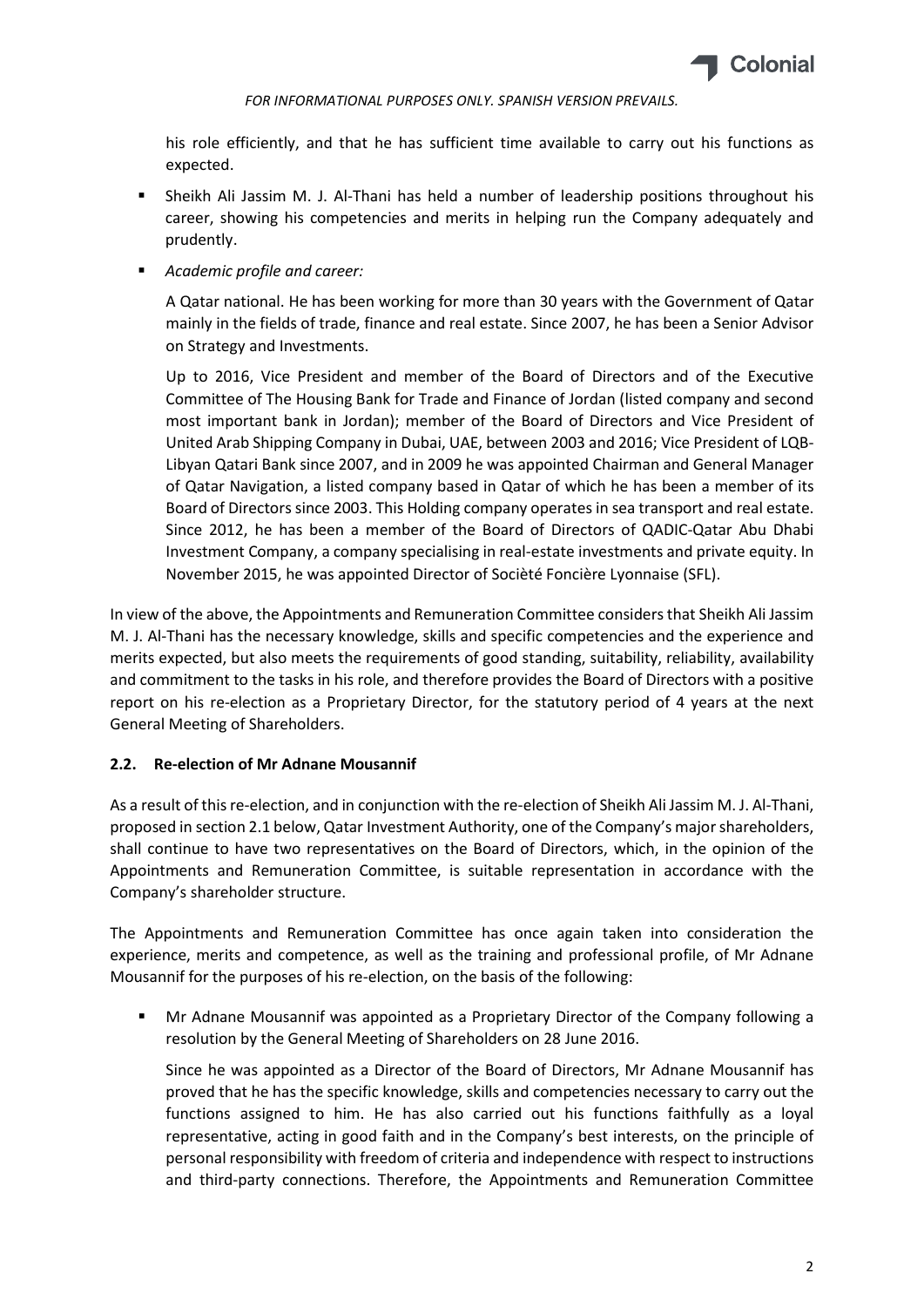

considers that Mr Adnane Mousannif is considered to have dedicated the necessary time to perform his role efficiently, and that he has sufficient time available to carry out his functions as expected.

- **Mr Adnane Mousannif has held a number of leadership positions throughout his career,** showing his competencies and merits in helping run the Company adequately and prudently.
- Academic profile and career:

He has both French and Moroccan nationalities and is currently working at Qatar Investment Authority -QIA- the sovereign investment fund of Qatar. In recent years, he has taken part, on behalf of QIA, in most of its real-estate operations in Europe and America, including the acquisition of the Canary Wharf Group in London and the acquisition of the Virgin Megastore building in the Champs Elysees of Paris.

He also took part, once again representing QIA, in acquiring a stake in Société Foncière Lyonnaise and in Inmobiliaria Colonial in Spain. Previously, he'd worked for several years for the Morgan Stanley Real Estate Investing funds in Europe. He has a master's degree in business creation and Finances by the ESCP Europe Business School and a university degree in Civil Engineering.

In view of the above, the Appointments and Remuneration Committee considers that Mr Adnane Mousannif has the necessary knowledge, skills and specific competencies and the experience and merits expected, but also meets the requirements of good standing, suitability, reliability, availability and commitment to the tasks in his role, and therefore provides the Board of Directors with a positive report on his re-election as a Proprietary Director, for the statutory period of 4 years at the next General Meeting of Shareholders.

### 2.3. Re-election of Mr Carlos Fernández González

As a result of this re-election, together with the appointment on 24 June 2018 of Mr Javier López Casado, Grupo Finaccess, one of the Company's major shareholders, shall continue to have two representatives on the Board of Directors, which, in the opinion of the Appointments and Remuneration Committee, is suitable representation in accordance with the Company's shareholder structure.

The Appointments and Remuneration Committee has once again taken into consideration the experience, merits and competence, as well as the training and professional profile, of Mr Carlos Fernández González for the purposes of his re-election, on the basis of the following:

 Mr Carlos Fernández González was appointed as a Proprietary Director of the Company following a resolution by the General Meeting of Shareholders on 28 June 2016.

Since he was appointed as a Director of the Board of Directors, Mr Carlos Fernández González has proved that he has the specific knowledge, skills and competencies necessary to carry out the functions assigned to him. He has also carried out his functions faithfully as a loyal representative, acting in good faith and in the Company's best interests, on the principle of personal responsibility with freedom of criteria and independence with respect to instructions and third-party connections. Therefore, the Appointments and Remuneration Committee considers that Mr Carlos Fernández González is considered to have dedicated the necessary time to perform his role efficiently, and that he has sufficient time available to carry out his functions as expected.